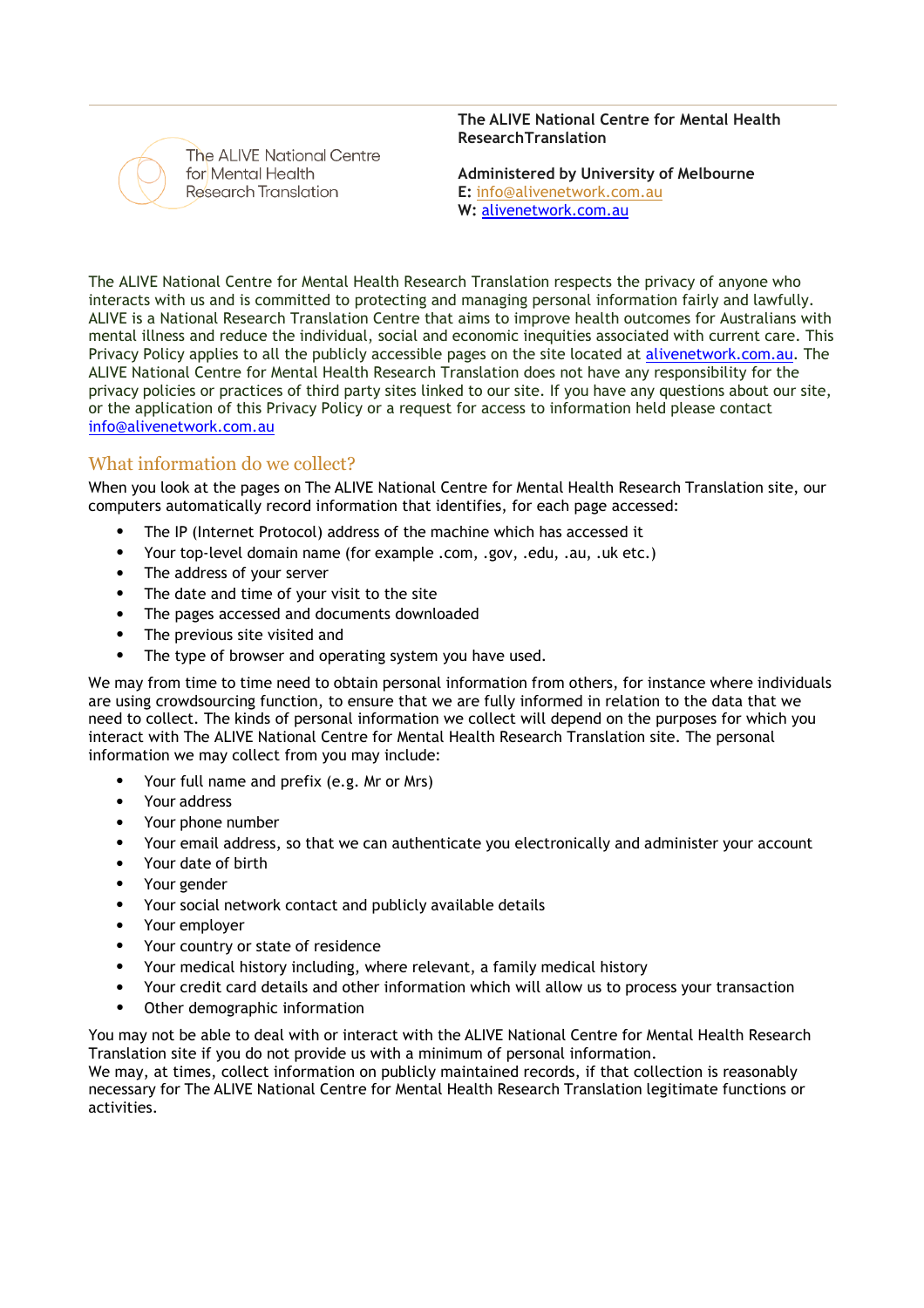We may from time to time collect 'sensitive' information and health information from you. Where we do so, we will do so in accordance with applicable laws.

# How we collect and use your information?

We collect and process personal information through lawful and fair means and in a non-intrusive way. We will collect your personal information directly from you wherever possible. However, where this is not practicable, we may collect information you have provided through other avenues, as detailed in the specific privacy collection notice provided to you at the time your personal information is collected. We only process personal information as necessary, for specified purposes, and in accordance with the relevant Privacy Laws. The purpose and lawful basis for collecting your personal information is detailed in the specific privacy collection notices for particular activities.

We will only use or disclose your personal information under the following circumstances:

- for the purpose for which it was collected
- for a related purpose which you might reasonably expect
- where you have consented to the disclosure
- if we are required or permitted to do so by law
- where it is necessary for the pursuit of our legitimate interests (such as facilitating teaching, learning and research)
- where we have engaged a contracted service provider or partner to perform legitimate functions on our behalf, such as those outlined in the privacy collection notice.

Where relevant, examples of third parties we provide personal information to, and for what purposes, are captured in the privacy collection notice provided to you at the time your personal information is collected.

We do not sell your personal information to third parties under any circumstances or permit third parties to sell on the information we have shared with them.

### Is the information stored securely?

We take great care to ensure that personal information is handled, stored and disposed of confidentially and securely. Your personal information is collected, stored and transmitted securely in a variety of paper and electronic formats. This includes databases that are shared across the Centre. Accordingly, your personal information is not segregated or treated differently from any other personal information based on your geographic location or jurisdiction.

Our staff receive regular privacy and data protection training, and the Centre has implemented organisational and technical measures so that personal information is processed in accordance with the Privacy Laws as applicable.

We take all reasonable steps to ensure that any personal information we (or third parties operating on our behalf) collect, transmit, store or otherwise process, is accurate and complete, and that appropriate technical and organisational measures are implemented and maintained to protect it from accidental or unlawful destruction, misuse, loss, alteration, or unauthorised access or disclosure.

Access to your personal information is limited to authorised Centre staff and contracted third parties, or affiliates' representatives, who have a legitimate interest in it for the purpose of carrying out necessary duties. Where personal information is disclosed to third parties, it will be done so only to the extent necessary to fulfill the purpose of such disclosure. Where required, we ensure we have appropriate information sharing and/or processing agreements in place before sharing your personal information with any third parties.

In some instances, your personal information may be transferred outside of Victoria or Australia (for example, where providers are located internationally or use a cloud-based system with servers based in international jurisdictions). We take all reasonable steps to ensure that the interstate or overseas transfer of personal information is in accordance with this privacy statement, as applicable.

#### How to contact us?

You may request access to, or correction of, your personal information we hold, or exercise your individual rights as applicable (including under GDPR if applicable), unless this would have an unreasonable impact on the privacy of others or would contravene our other legislative obligations.